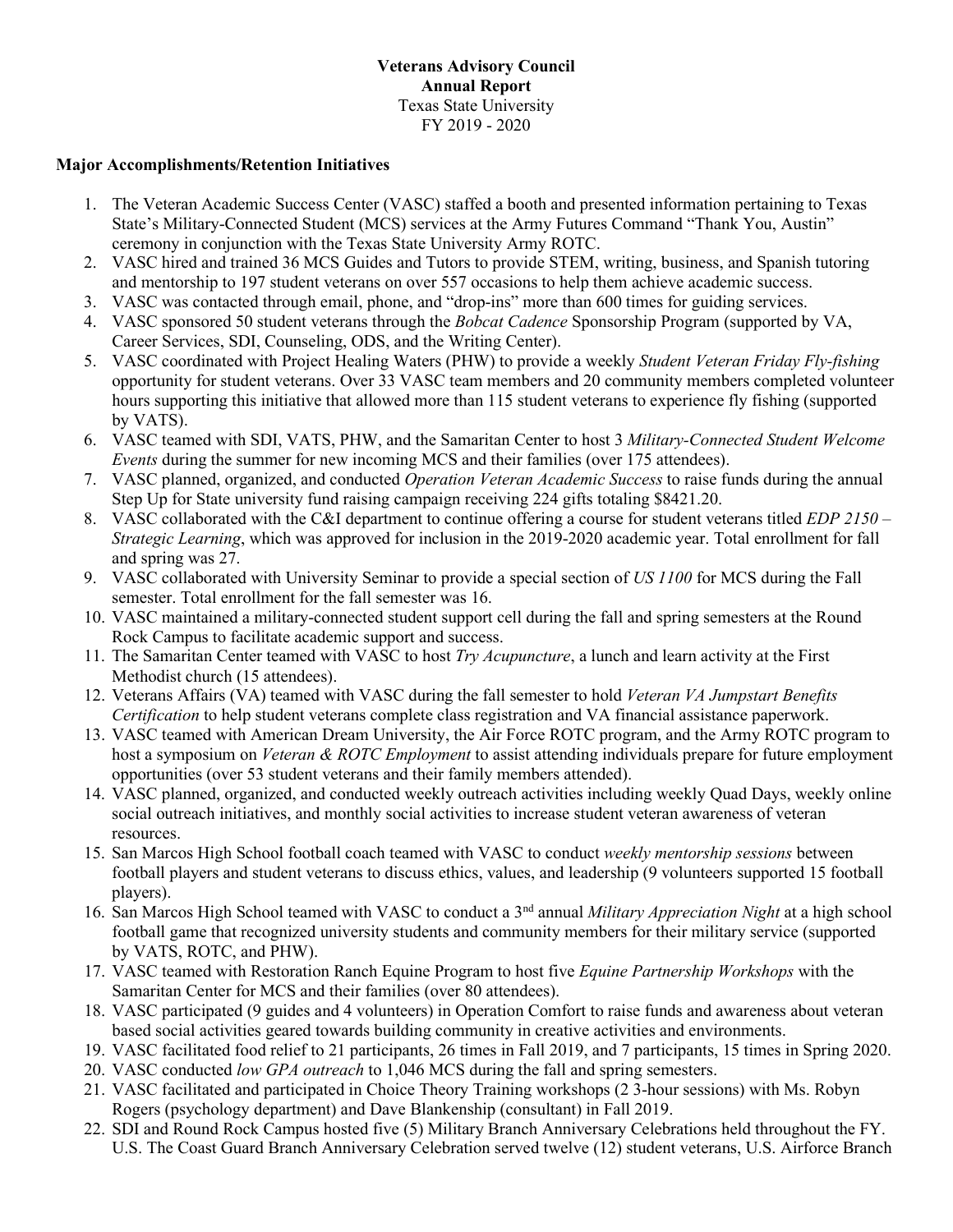Anniversary Celebration served twelve (12) student veterans, U.S. Navy Branch Anniversary Celebration Served twelve (12) student veterans, U.S. Marine Corps Branch Anniversary Celebration served twelve (12) student veterans, and the U.S. National Guard Branch Anniversary Celebration served twelve (12) student veterans.

- 23. SDI sponsored two (2) Veterans Welcome Receptions that were held start of Fall 2019 and Spring 2020 to connect student veterans to on- and off-campus support services and resources, and served (136) participants
- 24. SDI co-coordinated and co-sponsored three (3) Veterans Monthly Lunches that were held during fall and spring semester to connect student veterans to on- and off-campus support services and resources; programs served (141) participants including student veterans and non-veterans/faculty-staff ; lunches were sponsored by various Student Affairs Departments and Colleges.
- 25. SDI and VAC Sponsored/hosted and Co-Coordinated two (2) Military Connected Social Events that were held in Fall 2019 and Spring 2020 to bring together Texas State student, faculty and staff veterans, and those associated with the military, to fellowship and learn more about services and programs that provide support and opportunities for student veterans at the university. The military connected social served eighty (80) participants ranging from Texas State students, student veterans, faculty, and staff.
- 26. SDI coordinated one (1) Veterans Graduation Reception held in Fall 2019 honoring graduating veterans; the receptions served at least sixty-six (66) participants including 13 graduating veterans during fall (family/guests the program served was approximately (33) participants).
- 27. SDI Coordinated one (1) Veterans Virtual Tribute in substitute for the Veterans Graduation Reception for Spring 2020 to honor graduating veteran; the tribute highlighted fifteen (15) graduating veteran participants.
- 28. SDI partnered with Commencement Services and mailed out fifty-seven (57) red, white, and blue stoles to student veterans.
- 29. SDI and VAC sponsored/hosted and co-coordinated one (1) Veterans Preview to give "just-in-time" information to help veterans successfully transition into Texas State. The Veteran Preview Served twenty-two (22) Veterans in Fall 2019.
- 30. SDI sponsored and coordinated the Veterans Day Dinner and served seven (7) Veterans.
- 31. Members of the SDI "Serving Student Veterans" brochures that provides overview and contact information for various veteran-specific programs or key departments at Texas State and that benefit student veterans; 500 brochures were re-printed.
- 32. VAC facilitated one (1) "Transitioning from Service to School-Veteran Ally Training" for faculty and staff at Texas State. The training served thirteen (13) Participants.
- 33. The VATS Lounge served (729) student veterans for FY 2020
- 34. SDI FY2020 programs and initiatives served approximately (584) student veterans, military connected dependents, faculty, and staff.

### **Assessments**

**Assessment:** Veteran Academic Success Center **Administered:** Fall 2019/Spring 2020

**Findings**: Data was collected from 19 student veterans who started and 17 who completed the online end-of-semester survey. The following is a summary of the completed survey results.

### **Demographics**

- Time at Texas State University:
	- $\circ$  16 first 4 semesters
	- $\circ$  2 3 years or longer
- Credit load:
	- $\circ$  2 less than 12 credits
	- $\circ$  17 12-15 credits
	- $\circ$  0 more than 15 credits
- Time in the military:
	- $\circ$  4 less than 4
	- $\circ$  7 4-8 years
	- $o \quad 0$  between 9-15 years
	- $\circ$  0 more than 15 years  $\circ$  1 – more than 20 years
- Received tutoring primarily in the following topic:
	- $\circ$  8 Mathematics
	- $6 Science$
	- $\circ$  1 Business
	- $o \quad 0$  Technology
	- $\circ$  5 Writing
	- $o \quad 0$  Spanish
	- $\circ$  2 Engineering
	- $\circ$  1 other study
	- \*note-a few clients indicated help in multiple topics
- Number of times visited during the semester: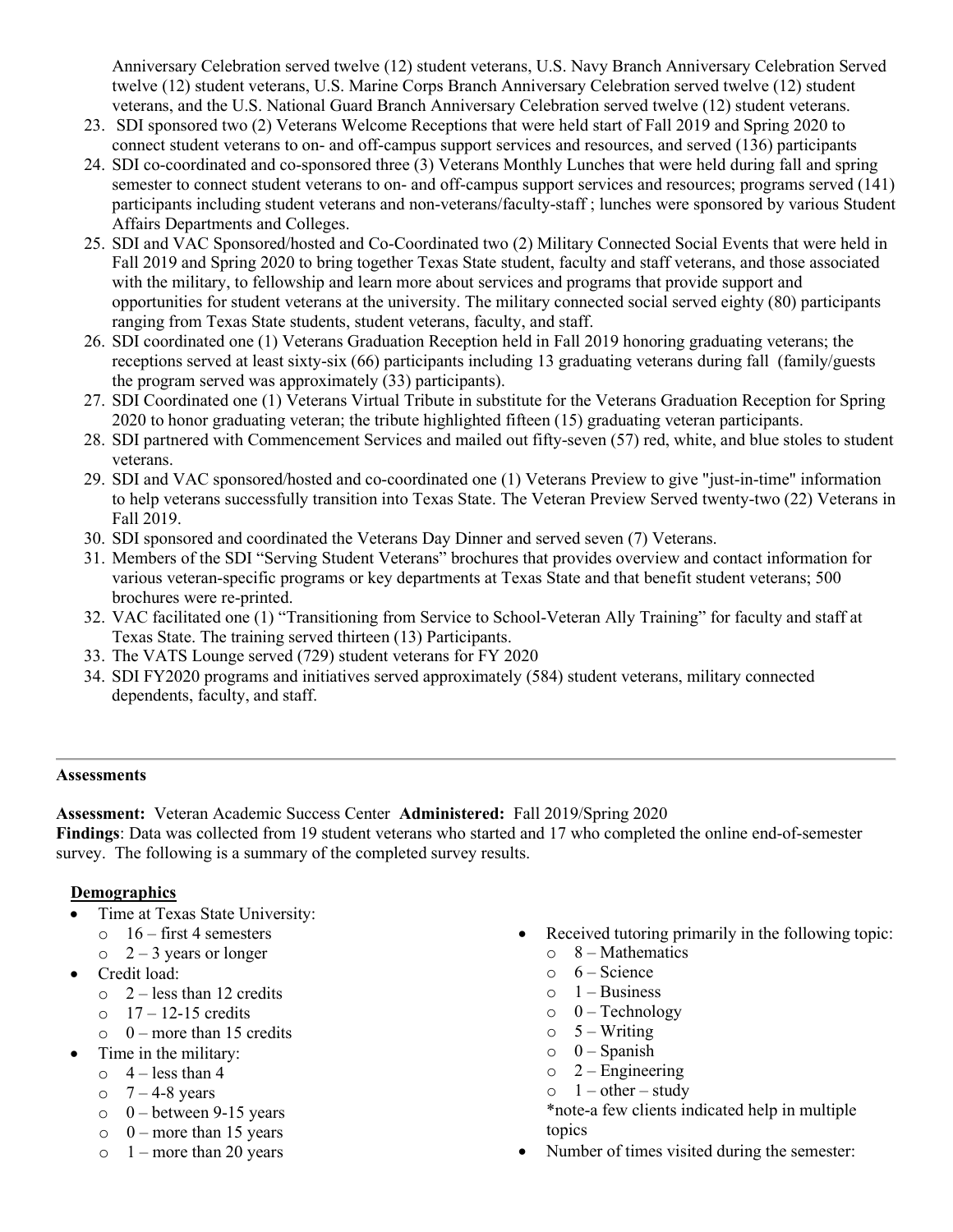- $\circ$  8 more than 7 times
- $\circ$  0 5-7 times
- $6 2 4$  times

 $\circ$  3 - 1<sup>st</sup> visit

## o 2 - no answer

1. Student response to the statement, "I am performing better on my homework, papers, and/or exams."

- 14 (82.35%)– True
- $3(17.65\%)$  Neither True or False
- $0 (0\%) False$

2. Student response to the statement, "I am understanding the material better in my classes."

- 13  $(76.47\%)$  True
- $4(23.53\%)$  Neither True or False
- $0 (0\%) False$

3. Student response to the statement, "in general, the person was helpful."

- 13 (76.47%) Strongly agree
- $2(11.76\%)$  Agree
- 2 (913%) Neither agree nor disagree
- $0 (0\%) \text{Disagree}$
- $\bullet$  0 (0%) Strongly disagree

# 4. Student rating of overall experience while in VASC:

- 15  $(88.24\%)$  Extremely Satisfied
- $1 (5.88\%)$  Moderately Satisfied
- 1 (5.88%) Neither Satisfied nor Dissatisfied
- $0 (0\%)$  Extremely Dissatisfied

5. Written comments about student's experience while in VASC:

- PLEASE CONTINUE RUNNING THIS AMAZING PROGRAM
- Keep up the great work!
- Keep up the great work!

# **Evidence of Improvement:**

Military-connected students experience enhanced access to SLAC academic support services. Data collection in accordance with last year's action plan indicate that the Veteran Academic Success Center (VASC) program targets of 150 clients with 300 visits during each long semester for a total of 300 clients and 600 visits and satisfaction rates at or above the 80% target were almost met. Result 1 targets for participation in the Veteran Academic Success Center (VASC) program were almost met in Fall 2019 (115 clients accumulated 381 visits), but not met Spring 2020 (82 clients accumulated 176 visits). The two-semester total was 197 clients visiting 557 times. Result 2 targets for the Veteran Academic Success Center (VASC) program satisfaction survey were almost met when: 88% of fall and 78% of spring respondents chose "extremely satisfied" to rate their overall experience at VASC; 88% of fall and 78% of spring respondents rated "strongly agree" or "agree" that the VASC tutor was helpful; and 82% of the respondents reported that they were performing better on homework, papers, and exams as a result of using the VASC services.

The unexpected resignation of the VASC program coordinator in early October impacted the program's outreach initiatives and visibility on campus, thus resulting in lower participation and survey responses during Fall 2019. The April 1<sup>st</sup> start date of the new SLAC Assistant Director / Coordinator of VASC, coupled with the COVID-19 pandemic and subsequent move to 100% virtual VASC services, severely impacted military-connected students' participation in the program, also resulting in lower participation and survey responses during Spring 2020.